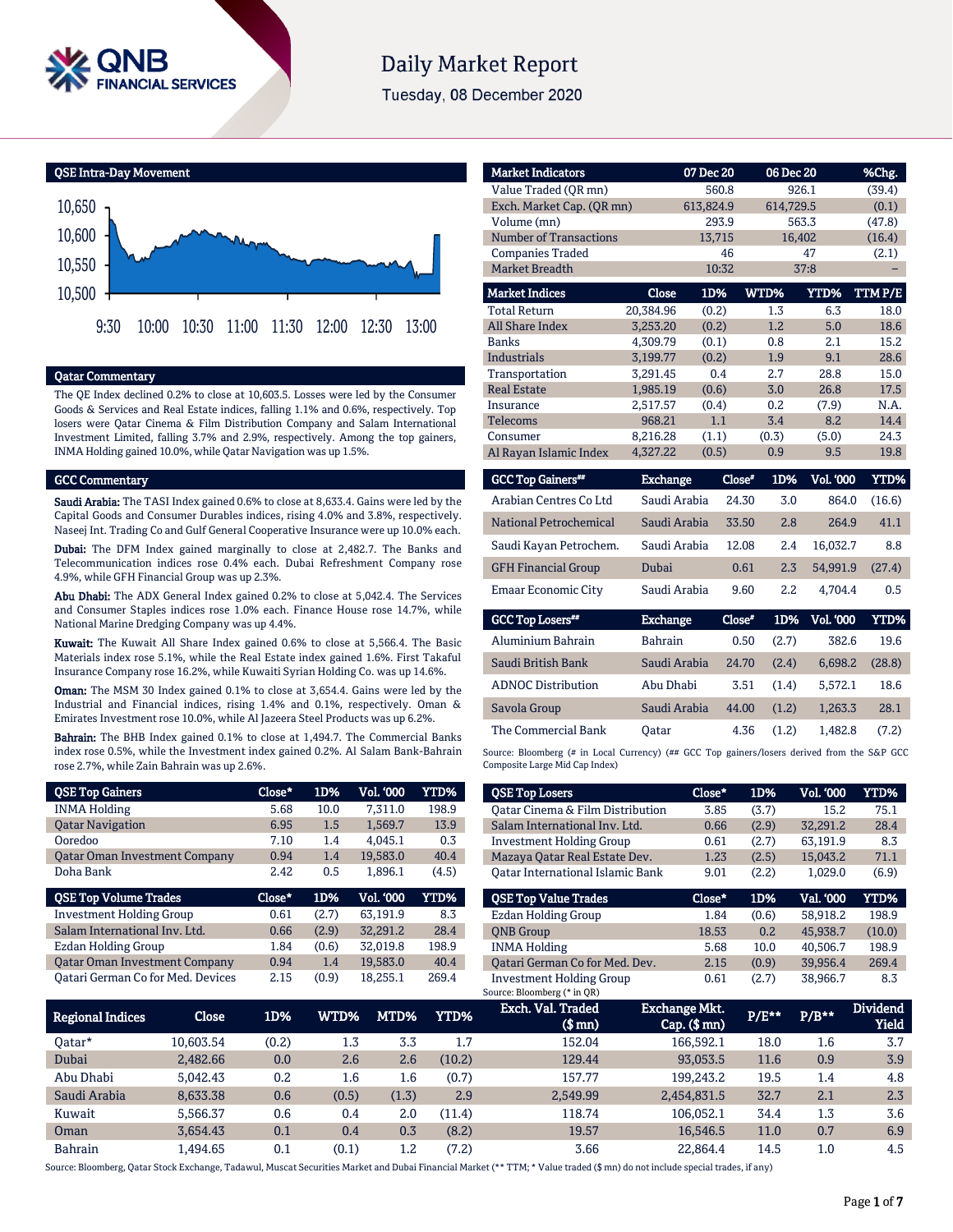#### Qatar Market Commentary

- The QE Index declined 0.2% to close at 10,603.5. The Consumer Goods & Services and Real Estate indices led the losses. The index fell on the back of selling pressure from Qatari and Arab shareholders despite buying support from GCC and Foreign shareholders.
- Qatar Cinema & Film Distribution Company and Salam International Investment Limited were the top losers, falling 3.7% and 2.9%, respectively. Among the top gainers, INMA Holding gained 10.0%, while Qatar Navigation was up 1.5%.
- Volume of shares traded on Monday fell by 47.8% to 293.9mn from 563.3mn on Sunday. However, as compared to the 30-day moving average of 258.4mn, volume for the day was 13.8% higher. Investment Holding Group and Salam International Investment Limited were the most active stocks, contributing 21.5% and 11.0% to the total volume, respectively.

| <b>Overall Activity</b>        | Buy %* | Sell %* | Net (QR)       |
|--------------------------------|--------|---------|----------------|
| Oatari Individuals             | 42.67% | 44.96%  | (12,855,275.8) |
| <b>Oatari Institutions</b>     | 17.74% | 15.83%  | 10,685,279.5   |
| Oatari                         | 60.41% | 60.79%  | (2,169,996.3)  |
| <b>GCC</b> Individuals         | 1.24%  | 0.68%   | 3,118,535.8    |
| <b>GCC</b> Institutions        | 3.28%  | 1.43%   | 10,350,278.2   |
| GCC                            | 4.51%  | 2.11%   | 13,468,814.0   |
| Arab Individuals               | 13.04% | 15.70%  | (14,880,828.0) |
| Arab                           | 13.04% | 15.70%  | (14,880,828.0) |
| Foreigners Individuals         | 4.33%  | 5.09%   | (4,264,703.5)  |
| <b>Foreigners Institutions</b> | 17.71% | 16.31%  | 7,846,713.8    |
| <b>Foreigners</b>              | 22.04% | 21.40%  | 3,582,010.3    |

Source: Qatar Stock Exchange (\*as a % of traded value)

#### Global Economic Data

| <b>Date</b> | Market  | <b>Source</b>                  | Indicator                           | Period | Actual  | <b>Consensus</b> | <b>Previous</b> |
|-------------|---------|--------------------------------|-------------------------------------|--------|---------|------------------|-----------------|
| 12/07       | Germany | Deutsche Bundesbank            | <b>Industrial Production SA MoM</b> | Oct    | 3.2%    | .6%              | 2.3%            |
| 12/07       | Germany | Bundesministerium fur Wirtscha | Industrial Production WDA YoY       | Oct    | $-3.0%$ | $-4.6%$          | $-6.7\%$        |

Source: Bloomberg (s.a. = seasonally adjusted; n.s.a. = non-seasonally adjusted; w.d.a. = working day adjusted)

## **News**

Qatar

- GWCS, Bridgestone sign deal for movement of aircraft tires in Qatar – Gulf Warehousing Company (GWCS) has inked a pact with Bridgestone Aircraft Tire Europe (Bridgestone) to handle all the supply chain management requirements for the latter in Qatar for five years. The agreement is expected to handle the movement of over 10,000 aircraft tires a year as they work their way through the entire supply chain, starting with freight, customs clearance, transport, warehousing, and last mile delivery, offering door-to-door services. The signing ceremony was held virtually between Bridgestone's CEO, Michael Codron and GWCS Group's CEO, Ranjeev Menon in the presence of top officials from both the companies. "We are very proud to sign with Bridgestone, and we thank them for their trust and confidence in GWC to carry out this vital stage in the product life cycle," said Menon. (Gulf-Times.com)
- MCCS' board of directors to meet on December 21 Mannai Corporation (MCCS) has announced that its board of directors will be holding a meeting on December 21, 2020 to discuss the progress of the business of the company. (QSE)
- QLM to focus on digitization, network expansion in growth plan – QLM Life and Medical Insurance Company (QLM), which is seeking to raise QR659.4mn through its 60% IPO, has adopted a two-pronged strategy of investing in IT platform to digitize member engagement and expanding its provider network. "To offer maximum flexibility to our members, we will continue to embrace digitization, evaluate options and adjust our operating models to bring in enhanced efficiency in a constantly changing landscape," Group Chief Executive of Qatar Insurance

Company, Salem Khalaf Al-Mannai, said ahead of its IPO later this week. QLM's provider network has expanded and is considered to be the largest in Qatar and the wider GCC, with over 75,000 healthcare centers spanning 103 countries, across six continents. The company, which has an industry leading IT platform that comprehensively addresses its operational requirements, has ensured seamless online IPO subscriptions at most of the receiving banks. (Gulf-Times.com)

 QCB: Provisioning grows faster than credit in Qatar banks in October – Qatar's banking sector saw provisioning grow faster YoY than the total credit this October, indicating the conservative approach of the industry amidst the COVID-19 pandemic. The provisioning towards interest/income from suspense and that towards special loans/finance grew faster than that towards expected credit loss in the review period, according to the Qatar Central Bank (QCB). Total credit by the commercial banks witnessed a 12.02% YoY growth to QR1.12tn in October this year. Domestic credit was seen expanding 13.19% to QR1.05tn; while foreign credit was down 2.11% to QR0.8tn in the review period. However, total provisioning grew faster at 18.5% YoY to QR31.97bn in October 2020. The provisioning towards domestic coverage expanded 10.84% to QR25.16bn and those toward foreign coverage by 59.11% to QR6.81bn in the review period. A recent report from the global credit rating agency Moody's expects that the Qatari banks to see a manageable increase in provisioning this year. The loanloss provisioning costs increased in the first half of 2020, consuming 26% of pre-provision income, driven by the coronavirus outbreak, the rating agency had said. The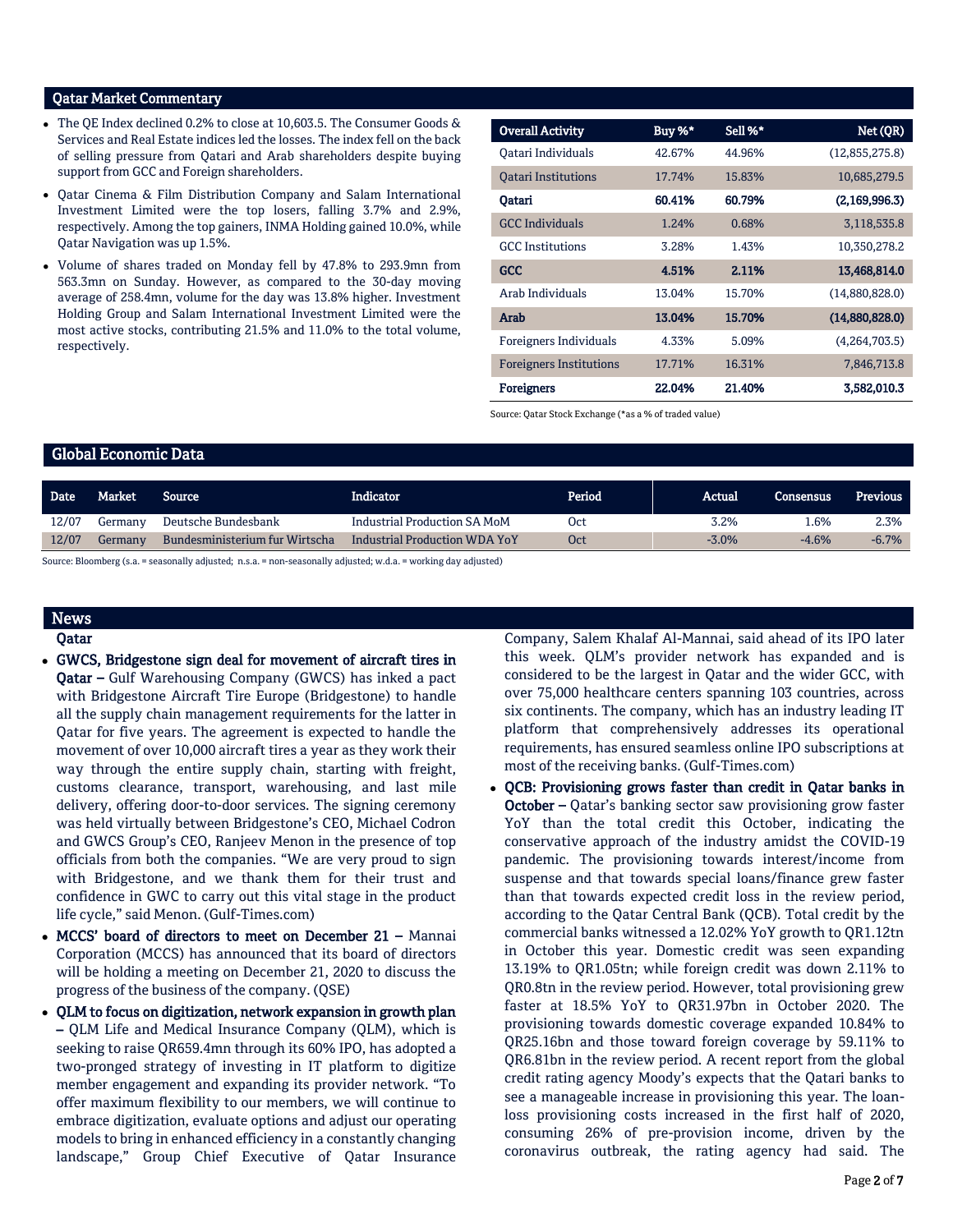provisioning towards interest/income in suspense grew fastest among the subgroups at 21.13% YoY to QR4.07bn or 13% of the total provisioning in October 2020. The provisioning towards domestic interest/income in suspense rose 18.86% to QR8.53bn and that towards overseas interest/income in suspense by 38.46% to QR0.54bn in the review period. The provisioning towards special loans/finance soared 20.65% YoY to QR14.37bn or 45% of the total provisioning in October this year. The provisioning towards domestic special loans/finance was down 0.77% YoY to QR10.3bn; while that towards overseas special loans/finance almost tripled to QR4.07bn in the review period. The provisioning towards expected credit loss shot up 12.59% YoY to QR10.03bn or 38% of the total provisioning in October 2020. The provisioning towards expected domestic credit loss swelled 18.14% to QR10.03bn; whereas that towards expected foreign credit loss shrank 7.79% to QR2.13bn.The provisioning towards specific contingent liabilities plunged 56.06% YoY to QR0.6bn in October 2020. (Gulf-Times.com)

- $\bullet$  MoI begins online cheque reporting service  $-$  As part of the efforts to enhance online services provided for the public, the Ministry of Interior (MoI) has announced the launch of an online service related to receiving cheque reports via its website. The ministry said the security departments of the Capital Police, Al-Rayyan, Al-Shamal, Al-Janoub and Dukhan have begun to receive cheque reports via the online service on the Ministry of Interior website. Colonel Hassan Ali Al Buainain, assistant director of Al-Rayyan Security Department, said this step would facilitate the process of cheque case reporting procedures for companies, banks and individuals. (Qatar Tribune)
- Al-Khater: COVID-19 vaccines will help Qatar stage normal World Cup – The development of effective vaccines to combat the COVID-19 pandemic augurs well for the FIFA World Cup in Qatar in 2022, the tournament's CEO, Nasser Al-Khater said. Although sports activity has resumed following the initial months of the pandemic, there's still a cloud over what the future holds with the virus surging in many countries. But Al-Khater is confident the vaccines will be of tremendous help as Qatar can now plan for a normal World Cup. (Gulf-Times.com)

#### International

 US Congress to vote on stopgap funding bill as COVID-19 aid talks continue – The US Congress will vote this week on a oneweek stopgap funding bill to provide more time for lawmakers to reach a deal on COVID-19 relief and an overarching spending bill to avoid a government shutdown. Lawmakers in the Republican-led Senate and Democratic-run House of Representatives need to enact a government spending measure by Friday, when funding for federal agencies is set to expire. House Speaker Nancy Pelosi and Senate Majority Leader Mitch McConnell hope to attach long-awaited COVID-19 relief to a broad \$1.4tn spending bill, known as an omnibus. Both sides are under mounting pressure to keep the government open and deliver a fresh infusion of coronavirus aid to families and businesses reeling from a pandemic that has killed 282,000 people in the US and thrown millions out of work. A group of emergency aid programs implemented in response to the pandemic, including additional unemployment benefits and a moratorium on renter evictions, is set to expire at the end of

December. But with success eluding negotiations on both spending and pandemic relief, McConnell and House Majority Leader Steny Hoyer said separately on Monday that the two chambers would vote this week on a measure to allow an additional week of talks. (Reuters)

- UK, EU leaders to meet face-to-face to try to seal Brexit trade deal – British and EU leaders will meet face-to-face to try to seal a post-Brexit trade deal after failing again to narrow their differences on Monday, increasing the chance of a disorderly parting of ways at the end of the month. With just over three weeks before Britain completes its journey out of the bloc, a senior UK government source said there was "every chance we are not going to get there" and EU officials said, if anything, negotiations had gone backwards. Since Britain left the European Union in January, the two sides have been stuck over three issues, raising the prospect of what many businesses say is their nightmare scenario - no agreement to govern around \$1tn in annual trade. Prime Minister Boris Johnson will travel to Brussels to meet European Commission President Ursula von der Leyen, the timing of which has yet to be confirmed, in what some say will be a last roll of the dice to secure a trade deal. But he is not expected to time his trip to coincide with an EU summit on Thursday and Friday. Irish Foreign Minister Simon Coveney said negotiators face a Wednesday deadline, ahead of the summit, to prevent a "no-deal" scenario when the UK leaves the EU's orbit on December 31, which would hit both sides' economies and compound the pain of the COVID-19 pandemic. (Reuters)
- Germany, France, 11 other EU countries team up for semiconductor push - Germany, France, Spain and ten other EU countries have joined forces to invest in processors and semiconductor technologies, key to internet-connected devices and data processing, in a push to catch up with the US and Asia. Europe's share of the 440bn Euro (\$533bn) global semiconductor market is around 10%, with the EU currently relying on chips made abroad. Such dependence on foreign chips and other products has come under the spotlight during the COVID-19 pandemic. Security concerns regarding some foreign governments have also added to worries about relying on foreign chips used in cars, medical equipment, mobile phones and networks, as well as for environmental monitoring. The European Union earlier this year agreed to allocate 145bn Euros, equal to a fifth of its virus economic recovery fund, for digital projects. The 13 countries said they would work together to bolster Europe's electronics and embedded systems value chain. "This will require a collective effort to pool investment and to coordinate actions, by both public and private stakeholders"," they said in a joint statement. The group will reach out to companies to form industrial alliances for research and investment into designing and making processors and look into funding for such projects. It will also come up with a Europeanwide scheme known as an Important Project of Common European Interest which allows for funding under looser EU state aid rules. The group will seek to set up common standards and certification for electronics. (Reuters)
- German industrial output surges on booming car sales Booming car sales drove a stronger-than-expected jump in German industrial output in October, in a further sign that the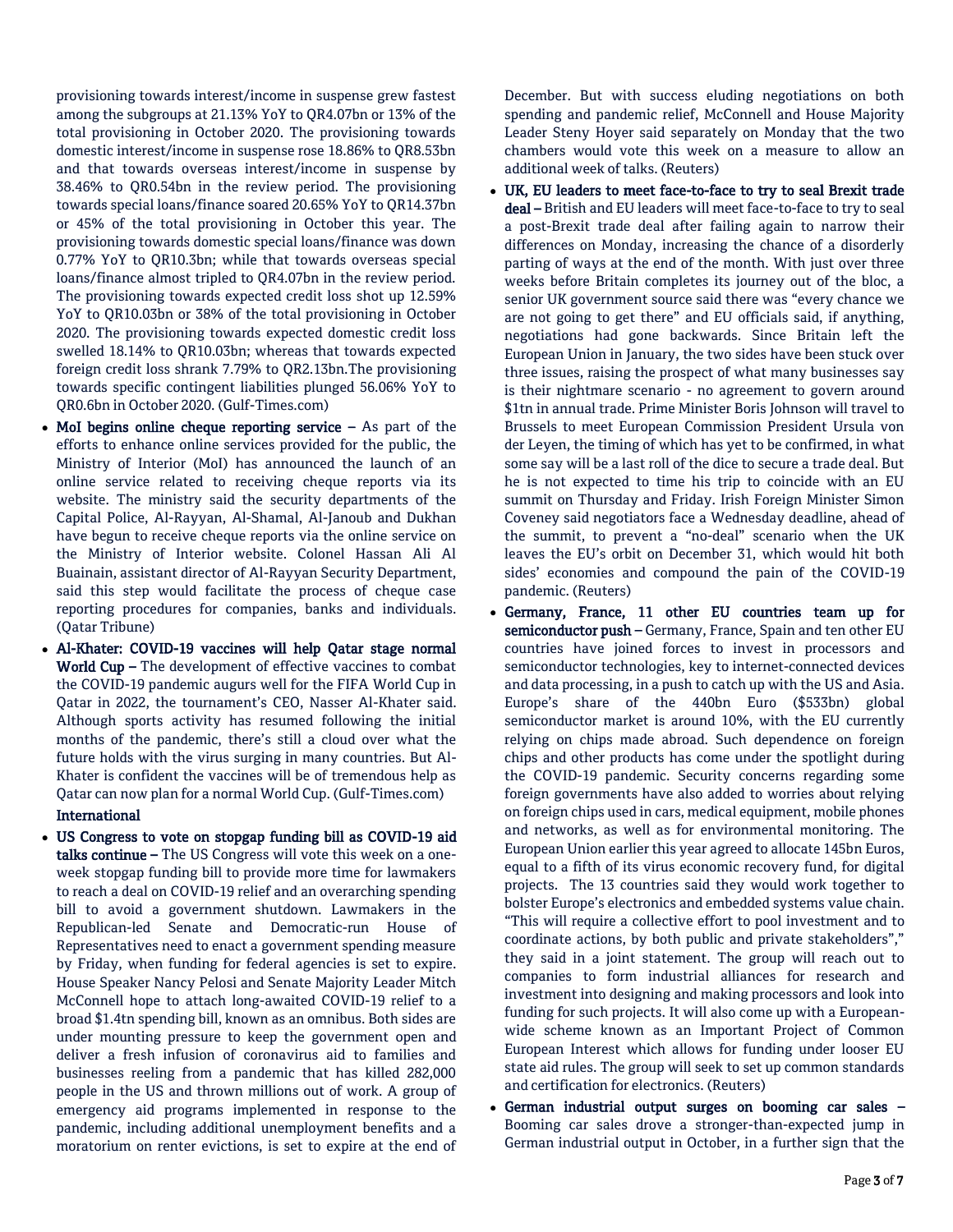export-oriented manufacturing sector helped Europe's largest economy to get off to a solid start in the fourth quarter. The German government has unleashed an unprecedented array of rescue and stimulus measures to help companies and consumers get through the COVID-19 pandemic as unscathed as possible, including incentives to buy electric and hybrid cars. Industrial output was up by 3.2% on the month after an upwardly revised increase of 2.3% in the previous month, figures released by the Federal Statistics Office showed. That was the biggest increase since June and easily beat a Reuters forecast for a rise of 1.6%. Compared to February, the month before the COVID-19 pandemic reached Germany, industrial output was down by roughly 5%, the office said. In the car industry, Germany's biggest industrial sector, production rose by nearly 10% on the month but was still roughly 6% below pre-pandemic levels. (Reuters)

- France's SocGen to close 600 bank branches in profitability push – France's Societe Generale (SocGen) accelerated plans to boost profitability by merging its two retail banking networks, resulting in the closure of 600 of its nearly 2,100 branches by 2025. With low interest rates continuing to crimp lending income and retail banking margins, France's third-biggest listed lender said the merging of the two networks would save more than 350mn Euros (\$424mn) in costs in 2024 and nearly 450mn Euros in 2025. SocGen said the plan will cost between 700mn Euros and 800mn Euros. "The amount of synergies forecast by management are in line with our expectations and consensus expectations but restructuring costs are larger than we anticipated," UBS analysts said in a note. European lenders have been cutting branch numbers for years, but opposition from unions and politicians over banking access meant many were unable to cut as many as they wanted. The number of bank branches in the European Union fell from about 238,000 in 2008 to 174,000 at the end of 2018, European Banking Federation figures show. In Germany, Deutsche Bank and Commerzbank have both announced significant cuts to their branch networks this year, with Deutsche Bank set to close about a fifth of its outposts. (Reuters)
- Japan's PM announces \$708bn in fresh stimulus Japan will compile a fresh 73.6tn Yen (\$708bn) economic stimulus package to speed up the country's recovery from its deep coronavirus slump, Prime Minister Yoshihide Suga said. The new package will include about 40tn Yen in direct fiscal spending and initiatives targeted at reducing carbon emissions and boosting digital technologies, Suga said in a meeting with ruling party executives. Policymakers globally have unleashed a wall of monetary and fiscal stimulus to prevent a deep and prolonged recession as the coronavirus closed international borders and sent millions out of work. In the US, a \$908bn coronavirus aid plan is currently under debate in Congress. Suga's cabinet is set to endorse the stimulus package later on Tuesday, which would bring the combined value of coronavirus-related stimulus to about \$3tn. Two previous packages this year worth a combined \$2.2tn focused on dealing with the immediate strain on households and business from the pandemic. (Reuters)
- US business group: China's Wang vows to uphold trade deal during Biden administration - Chinese Foreign Minister Wang

Yi assured US executives during a video conference on Sunday that Beijing remained committed to the Phase 1 trade deal with the US, the head of the US-China Business Council said. "He definitely re-committed. On the Chinese side, it is all systems go. They will fulfill their commitments," US-China Business Council President Craig Allen told Reuters on Monday. Wang's comments to the business group come amid recent moves by the government of outgoing US President Donald Trump to crack down on Chinese military companies and box incoming President-elect Joe Biden into hardline positions on Beijing. The US-China Business Council, which represents 240 companies doing business in China, said it was pleased with Beijing's progress in implementing policy changes under the trade deal signed in January, although China had fallen short of targets for increased purchases of US goods and services. As of October, Beijing's purchases of US goods and services, specified in the Phase 1 deal at \$75.5bn for 2020, were about half the level they should be on a pro-rated annual basis, according to the Peterson Institute for International Economics. (Reuters)

 China's exports surge on hot demand for PPE, remote working tech – China's exports rose at the fastest pace in almost three years in November, as strong global demand for goods needed to ride out the pandemic landed the world's second-largest economy a record trade surplus. A brisk factory recovery in China from coronavirus shutdowns earlier this year has far outpaced reopening's seen in major trading partners, many of which are still struggling with outbreaks. Exports in November rose 21.1% from a year earlier, customs data showed on Monday, the fastest growth since February 2018. It also soundly beat analysts' expectations for a 12.0% increase and quickened from an 11.4% increase in October. The strong exports come despite the yuan hovering near multi-year peaks against the dollar, which would be welcome news for policymakers concerned about the impact of a weakening greenback on China's trade competitiveness. Imports rose 4.5% YoY in November, slower than October's 4.7% growth, and underperforming expectations in a Reuters poll for a 6.1% increase, but still marking a third straight month of expansion. (Reuters)

### Regional

- Saudi banks' net foreign assets fall to six-month low in October – Net foreign assets held by Saudi banks declined in October 2020 for the third successive month to reach a six-month low. The Saudi banking sector's net foreign assets reached SR88.22bn in October, a decline of 11.9% or SR11.95bn when compared to SR100.17bn in September, according to data collected by Mubasher based on figures from the Saudi Central bank (SAMA). On a yearly basis, the net foreign assets grew by 10.07% or SR8.07bn last October when compared to SR80.15bn in the year-ago month. (Zawya)
- Saudi, UAE may partner in India's strategic oil reserve Saudi Arabia and the UAE may partner India in the next phase of the nation's strategic petroleum reserves program, Oil Minister, Dharmendra Pradhan wrote in a column in the Times of India newspaper. (Bloomberg)
- Saudi Aramco raises Light Crude OSPs from Sidi Kerir for January – Saudi Aramco raised official selling prices of light grades from the Egyptian port of Sidi Kerir for January, while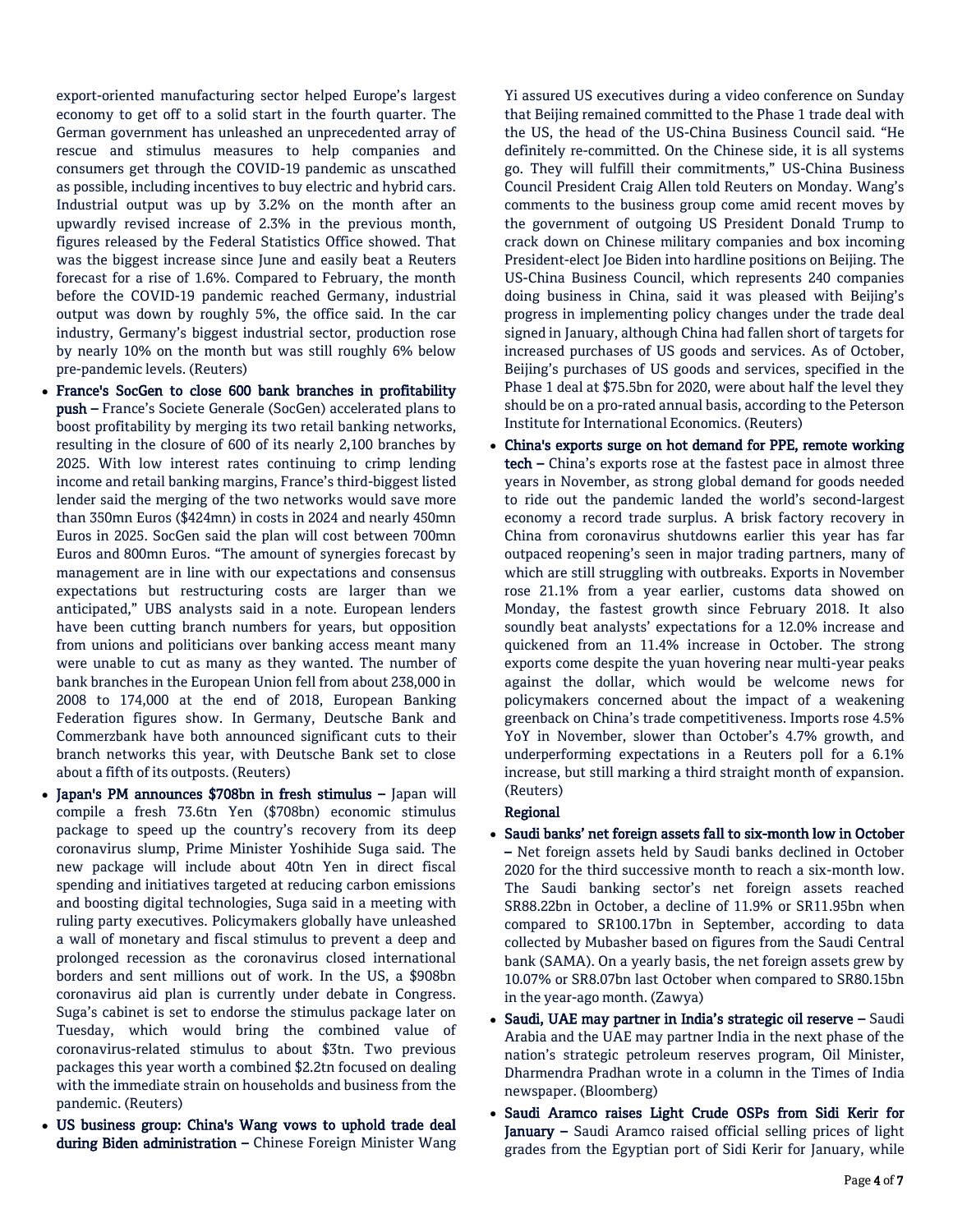cutting those for medium and heavy grades, according to a list seen by Bloomberg. Arab Light OSP is set at \$0.30/bbl, a discount to ICE Brent, compared with -\$0.55 for December. Arab Extra Light is set at -\$0.20/bbl compared to -\$0.45/bbl. (Bloomberg)

- Saudi paper company to increase capital by SR100mn Saudi Paper Manufacturing Company (SPM) is to increase its capital by SR100mn to purchase materials, upgrade assets to improve production and pay bank loans. An extraordinary general assembly of the company voted to approve the capital increase at the company headquarters in Dammam in Saudi Arabia's Eastern Province. Capital after the increase will be SR192mn, up from SR92mn, and the number of shares will increase to 19.2mn, up from 9.2mn. A statement to Tadawul, the Saudi Stock Exchange, said: "The company aims, through increasing its capital by offering rights issues shares, to purchase raw materials that are tree pulp to feed production lines in the Saudi Paper Manufacturing Company and rebuild the company's assets to improve production quality and buy machines to increase the amount of production in paper transfer company and pay off part of the bank loans owed by the company." In its most recent financial report for the third quarter of 2020, published in early November, auditors expressed material uncertainties related to the business as a going concern, which said its current liabilities exceeded its assets by SR136.7mn, but said restructuring of term loans to SR474mn had been successfully carried out. (Zawya)
- Middle East Paper to build SR338mn factory in first quarter -Middle East Paper will build SR338mn factory to produce tissue paper, hygienic paper jumbo rolls in the Industrial Valley of King Abdullah Economic City, company said. The project will be financed mainly by the Industrial Development Fund, bank loans, and partly through the company's own resources. It will be completed in 4Q2022; it sees financial impact in 2023. (Bloomberg)
- Saudi Water Partnership in financial close for SR2.4bn Jubail Plant – Saudi Water Partnership Co. has reached financial close for Jubail 3(A) independent desalination plant, Saudi Press Agency reported on Monday. It has a production capacity of 600,000 cubic meters/day. It will be built, operated through private sector for a period of 25 years. (Bloomberg)
- Alhokair announces Decathlon franchise Saudi clothing retailer, Fawaz Abdulaziz Alhokair Co. announced that it got commercial rights for sporting goods and equipment company Decathlon. The company expects to open its first Decathlon store in Saudi Arabia at Mall of Arabia in Jeddah in 1H2021, according to a statement. (Bloomberg)
- Israel can link Middle East, European ports, DP World Chairman says – Israel is a logical, strategic link between ports in Europe and the Middle East, DP World's Chairman, Sultan Ahmed bin Sulayem said on Monday, estimating initial UAE-Israel bilateral trade could be worth \$5bn. Dubai state-owned DP World, one of the world's largest port operators, is partnering with an Israeli group to bid for one of Israel's main ports. "The port facilities (in Israel) will allow us to link our ports in Europe to the Middle East," he told a UAE-Israel conference in Dubai. DP World, whose European operations include ports in the UK and the Netherlands, runs the Middle East's largest transshipment port

in Dubai. It said in September it had signed a series of agreements with Israel's DoverTower, including a joint bid in the privatization of Haifa Port on the Mediterranean. The UAE in August broke with decades of Arab policy when it agreed to forge ties with Israel in a move that angered Palestinians and some Muslim states. Bahrain and Sudan followed suit in establishing relations. (Reuters)

- Dubai's biggest developer Emaar halts new construction work, Chairman says – Dubai largest listed developer Emaar Properties has halted new building work after a construction boom in recent years led to oversupply in the Gulf city, its Chairman, Mohamed Alabbar said on Monday. Dubai's real estate market, where supply has outstripped demand for much of the past decade, has come under additional pressure this year from the coronavirus crisis. "We as a group have stopped supply," he told a UAE-Israel conference in Dubai, adding that demand was improving but the market remained oversupplied. It was not immediately clear when Emaar, which counts Dubai's state fund as a major shareholder, had ceased new building work, although sources had told Reuters in April that Emaar had suspended work on major new projects. (Reuters)
- Emirates NBD's subsidiary Denizbank gets \$780mn syndicated loan - Turkey's Denizbank, a subsidiary of Emirates NBD Bank, has received \$780mn syndicated loan. All-in yields of 367-day loan facilities were realized as Libor+2.50% for dollar and Euribor+2.25% for Euro tranches, lender said. Around 42 banks from 20 countries participated in deal, rollover ratio was 115%. The loan consists of \$242.5mn and EUR444.5mn tranches, lender said. Bank of America, Emirates NBD Capital and Mashreqbank acted as joint coordinators, Mizuho as facility agent, nine international banks participated as mandated lead arrangers. (Bloomberg)
- Abu Dhabi Investment Office to open Israel office in weeks State-run Abu Dhabi Investment Office (ADIO) will open its office in Israel within weeks, its Director General, Tariq bin Hendi said on Monday. ADIO announced in September it would open its first office outside the UAE in Tel Aviv following the UAE-Israel agreement signed the same month to establish formal ties. Asked about the new office, he told a UAE-Israel conference in Dubai: "It's very exciting for us because we will have that office open in the next few weeks." (Reuters)
- Abu Dhabi ruling family member buys 50% stake of Israel's Beitar Jerusalem – A member of Abu Dhabi's ruling family has purchased a 50% stake of Israeli Premier League soccer club Beitar Jerusalem, the team announced on Monday. In an announcement posted to its website, Beitar said Sheikh Hamad Bin Khalifa Al Nahyan's purchase also included a commitment to invest over \$92.18mn in the club over the next ten years. (Reuters)
- Burgan Bank's Tier 2 USD Reg S bond held investor call on December 7 – Burgan Bank, rated A+ by Fitch, A3 by Moody's and BBB+ by S&P (all stable), the second largest conventional bank in Kuwait by asset size, has mandated Citi and Standard Chartered Bank as Joint Global Coordinators and, together with Bank ABC, Citi, Emirates NBD Capital, First Abu Dhabi Bank, HSBC, J.P. Morgan, Kamco Invest, Mizuho Securities, MUFG, NBK Capital and Standard Chartered Bank, as Joint Lead Managers and Joint Bookrunners, arranged a global investor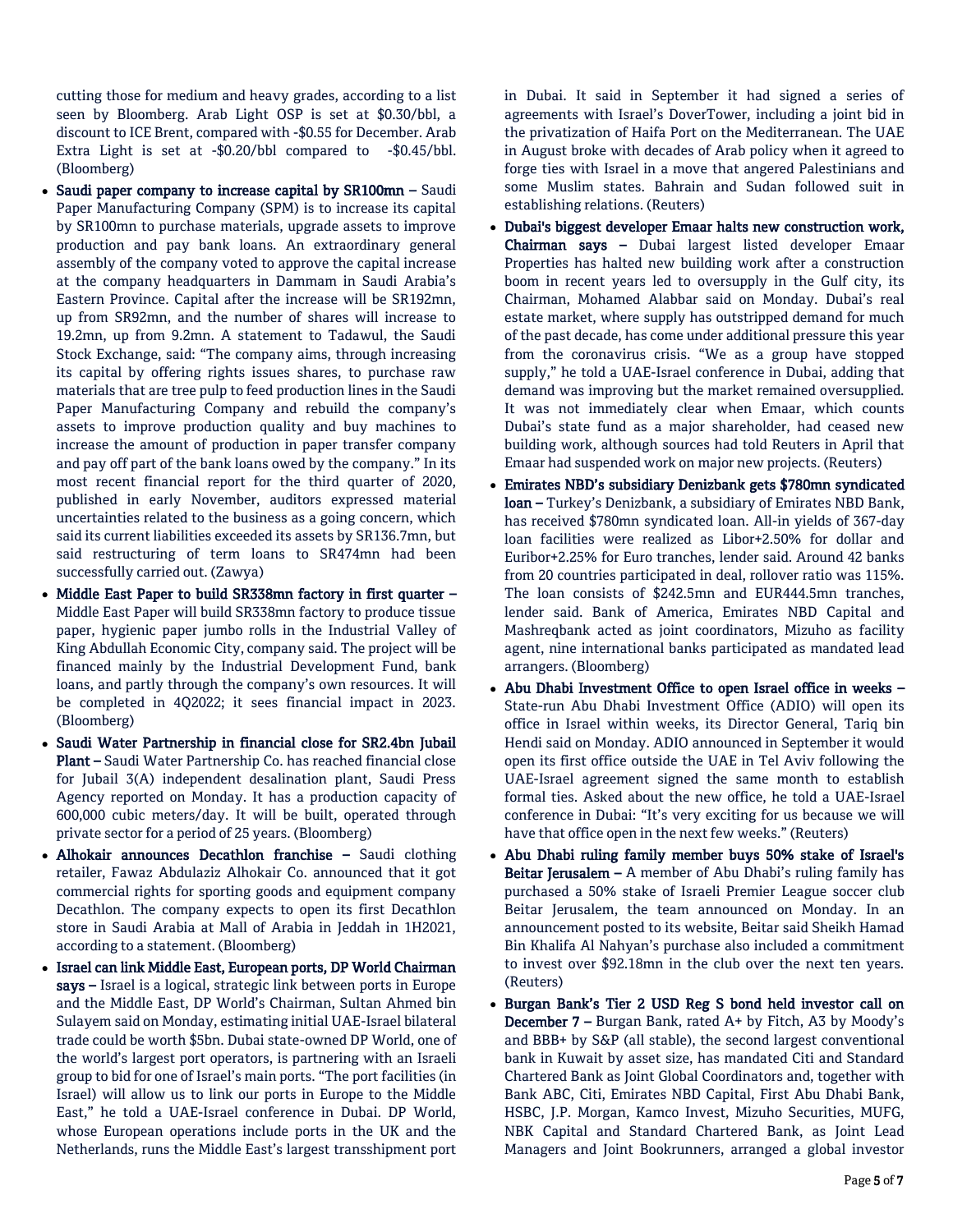conference call on December 7, 2020, along with a series of fixed income investor calls. A fixed rate USD-denominated Regulation S 11NC6 Basel III compliant Tier 2 Bond offering, with an expected rating of A- by Fitch, will follow, subject to market conditions. FCA/ICMA stabilization applies. (Bloomberg)

- Kuwait October consumer prices rise 2.52% YoY Kuwait's consumer prices rose 2.52% in October YoY, according to the Central Statistical Bureau. The consumer prices rose 0.51% MoM. (Bloomberg)
- Oman sells OMR99mn 91-day bills at yield 0.783% Oman sold OMR99mn of 91-day bills due on March 10, 2021. The bills were sold at a price of 99.795, have a yield of 0.783% and will settle on December 9, 2020. (Bloomberg)
- Investcorp announces the sale of leading cybersecurity provider, Avira, to NortonLifeLock for \$360mn – Investcorp announced that it has entered into a definitive agreement to sell Avira to NortonLifeLock, a global leader in consumer Cyber Safety, for approximately \$360mn. The transaction is expected to close in 1Q2021, subject to regulatory approvals and customary closing conditions. Avira is a Germanyheadquartered, global cybersecurity software solutions firm serving the Consumer and OEM (Original Equipment Manufacturer) end markets. Founded in 1986 by Tjark Auerbach, Avira provides customers with a comprehensive suite of software security solutions, including anti-malware, threat intelligence and IoT solutions to protect users' online identity, finances, and private data. Investcorp became Avira's first institutional investor when it acquired the Company and has collaborated with Avira to drive organic growth and materially increase EBITDA, while further enhancing the Company's suite of cybersecurity offerings and footprint through a strategic add-on acquisition. The sale of Avira is the first exit from the \$400mn Investcorp Technology Partners Fund IV. Managing Director and Head of Investcorp's Technology Private Equity business, Gilbert Kamieniecky said: "Our investment in Avira is another great case study for how we are able to leverage our expertise in European Tech to help founders to strengthen and accelerate the growth of their businesses. We believe this transaction reflects our ability to quickly execute an ambitious organic and inorganic growth strategy alongside a Company's management team. The opportunity to combine Avira with NortonLifeLock was too compelling to ignore, for the organization and we wish the company the best as it builds a strong European footprint for the combined entity." Managing Partner for Investcorp's Private Wealth, Yusef Al Yusef said: "This transaction is another testament of our ability to invest and execute on our growth strategy. Avira was another high-quality addition to our Technology Partners portfolio, representing an attractive opportunity to invest in a cybersecurity business, and we are proud of the progress they have built overtime." Investcorp has established a market leading position of investing in lower midmarket technology companies with a successful track record in the Data / Analytics, IT Security and Fintech / Payment sectors. Investcorp's other investments from its latest technology fund include Ubisense's SmartSpace, the enterprise software and sensor Real-Time Location Solutions platform;

softgarden, a Human Resources software provider; Calligo, a proprietary cloud solution; Ageras, an online marketplace matching SMEs with professional service providers; Impero, a provider of online student safety and classroom and network management software; and Contentserv, a product information management solutions provider. (Bloomberg)

 Bahrain sells BHD70mn 91-day bills at yield 2.22% – Bahrain sold BHD70mn of 91-day bills due on March 10, 2021. The bills were sold at a price of 99.443, have a yield of 2.22% and will settle on December 9, 2020. (Bloomberg)